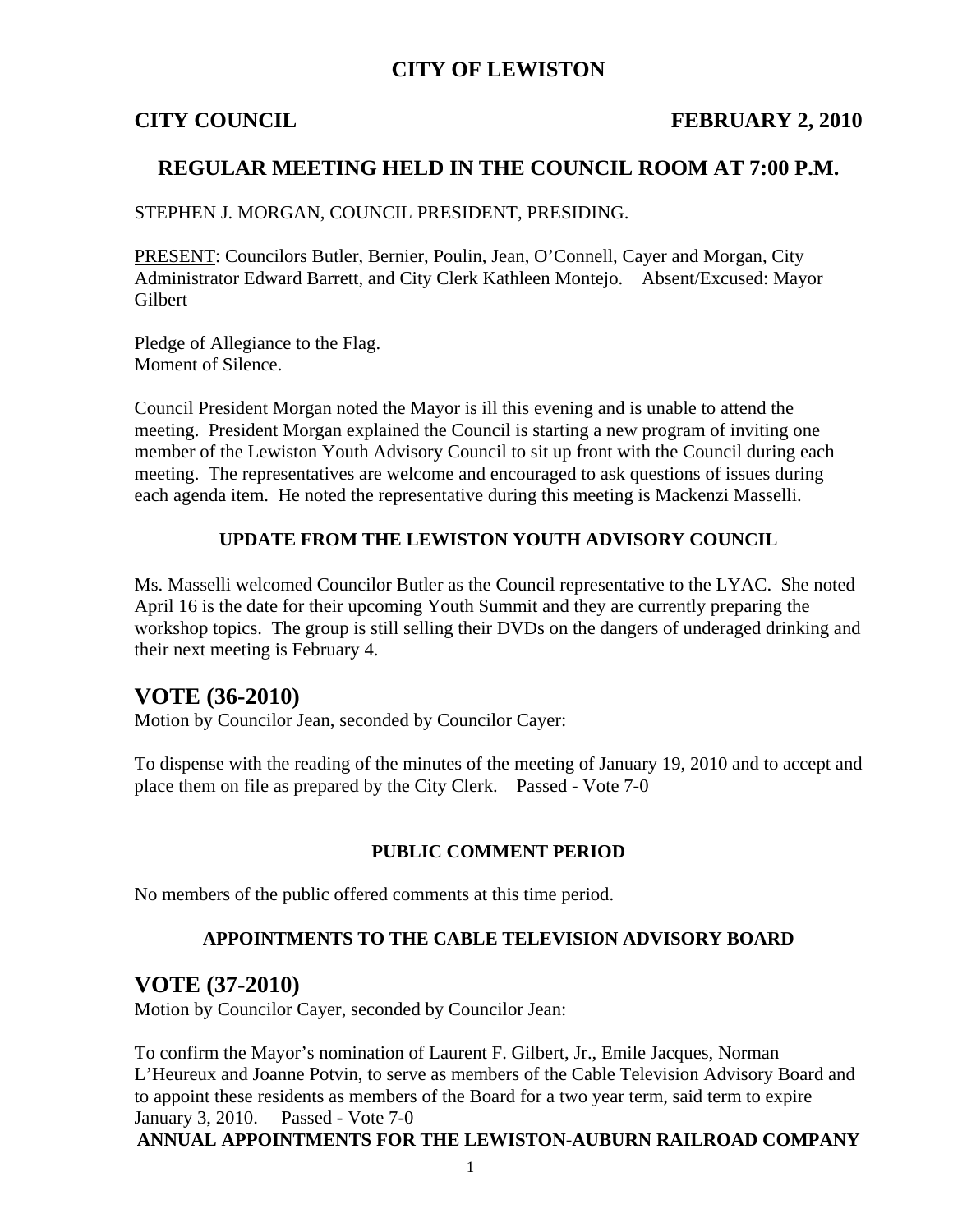## **BOARD OF DIRECTORS**

# **VOTE (38-2010)**

Motion by Councilor Cayer, seconded by Councilor Jean:

To accept the nominations from the Lewiston Auburn Railroad Board of Directors and to elect the following residents to serve on the Lewiston Auburn Railroad Board of Directors: Gerard J. B. Raymond to a three year term and Laurier T. Raymond, Jr. to a three year term. Passed - Vote 7-0

### **ORDER – ACCEPTING THE RECOMMENDATIONS OF THE ENERGY SAVING COMMITTEE REGARDING THE CONVERSION OF STEET LIGHTS TO MORE ENERGY EFFICIENT FIXTURES**

# **VOTE (39-2010)**

Motion by Councilor Cayer, seconded by Councilor Jean:

To adopt the Order accepting the recommendations of the Energy Saving Committee regarding the conservation of street lights to more energy efficient fixtures:

Be it ordered by the City Council of the City of Lewiston that the recommendations of the Energy Conservation Committee regarding the Conversion of Street Lights to More Energy Efficient Fixtures, as outlined on the attached report from the Committee, are hereby accepted and staff is directed to take the necessary steps to implement them.

Be it further ordered that staff is authorized to develop and present to the City Council for its consideration additional recommendations as to street lights that may be eliminated, following the same procedures that have been used in the current trial eliminations now in progress.

Passed - Vote 7-0

### **PUBLIC HEARING ON A NEW LIQUOR LICENSE APPLICATION FOR THE SOUTH END SOCIAL CLUB, 315 LISBON STREET**

President Morgan opened the public hearing to receive citizen input and comment. No members of the public spoke for or against this issue. President Morgan then closed the hearing. Chief Bussiere stated he has met with the applicants who were recently charged with operating the club without a liquor license. He noted their court date is in March and if they are convicted, they would need to remove themselves from the liquor license as officers of the club. Debbie Alberts, one of the officers, stated they thought the liquor license was still valid since this is a renewal of the license and they thought there was a grace period to allow for the transfer of ownership, and they were unaware they were operating without a valid license.

# **VOTE (40-2010)**

Motion by Councilor Jean, seconded by Councilor Butler:

To authorize the City Clerk's Office to approve a new liquor license application for the South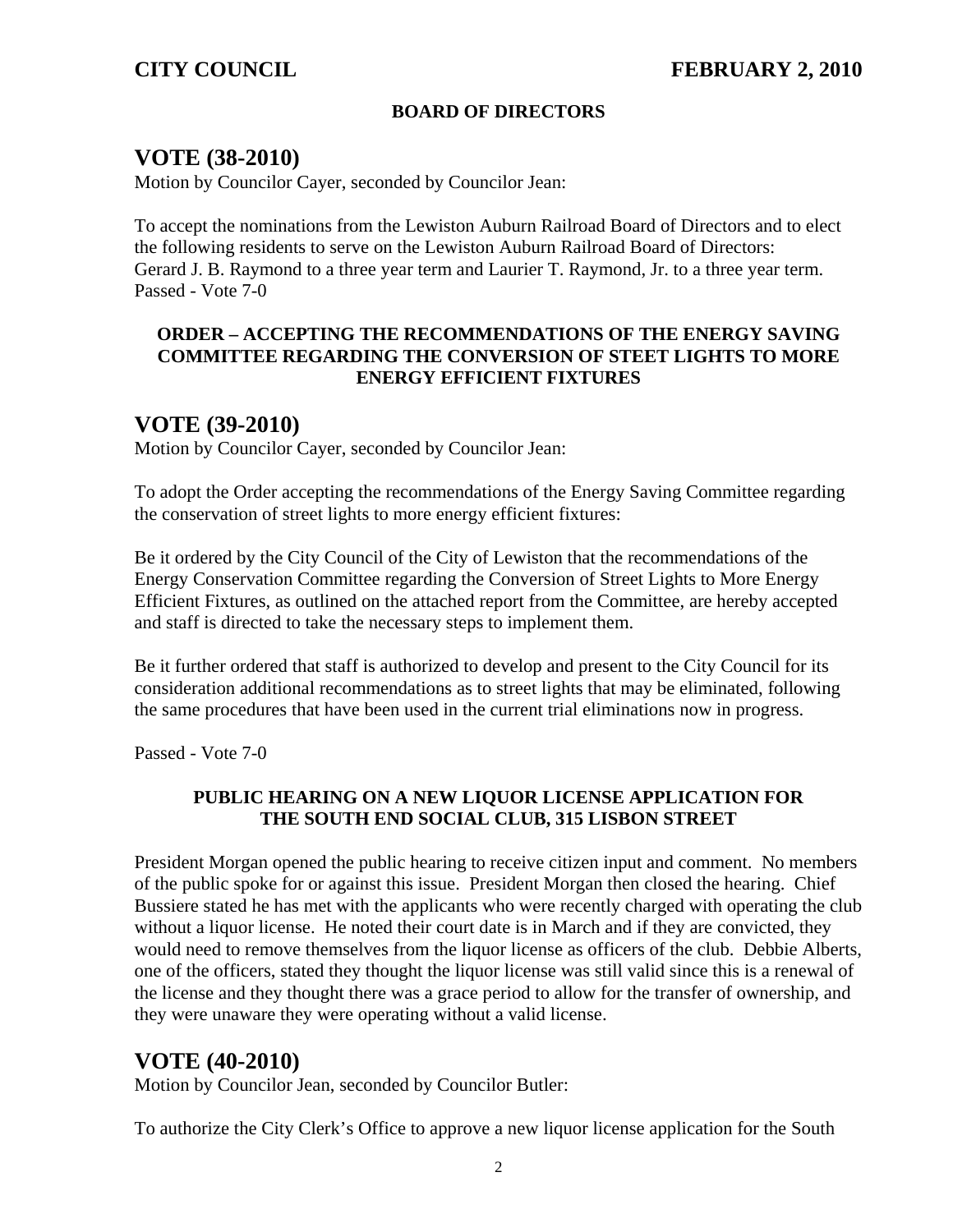End Social Club, 315 Lisbon Street. Passed - Vote 7-0

#### **PUBLIC HEARING ON A LIQUOR LICENSE APPLICATION FOR GRECO'S PIZZERIA, 984 SABATTUS STREET**

President Morgan opened the public hearing to receive citizen input and comment. No members of the public spoke for or against this issue. President Morgan then closed the hearing.

## **VOTE (41-2010)**

Motion by Councilor Jean, seconded by Councilor O'Connell:

To authorize the City Clerk's Office to approve a new liquor license application for Greco's Pizzeria, 984 Sabattus Street. Passed - Vote 7-0

#### **PUBLIC HEARING ON THE RENEWAL APPLICATION FOR A SPECIAL AMUSEMENT PERMIT FOR THE FRANCO AMERICAN HERITAGE CENTER, 46 CEDAR STREET**

President Morgan opened the public hearing to receive citizen input and comment. No members of the public spoke for or against this issue. President Morgan then closed the hearing.

# **VOTE (42-2010)**

Motion by Councilor Jean, seconded by Councilor Poulin:

To grant a special amusement permit for live entertainment to the Franco American Heritage Center, 46 Cedar Street. Passed - Vote 7-0

#### **PUBLIC HEARING AND FINAL PASSAGE REGARDING AN AMENDMENT TO THE BUSINESS LICENSING ORDINANCE PERTAINING TO PAWNBROKERS AND SECOND HAND DEALERS**

President Morgan opened the public hearing to receive citizen input and comment. No members of the public spoke for or against this issue. President Morgan then closed the hearing.

# **VOTE (43-2010)**

Motion by Councilor Jean, seconded by Councilor Poulin:

That the proposed amendment to the City Code of Ordinances, Chapter 22 "Businesses", Article VII "Junk Collectors, Pawnbrokers and Secondhand Dealers", receive final passage by a roll call vote. Passed - Vote 7-0

### **PUBLIC HEARING AND FIRST PASSAGE FOR THE ELIMINATION OF THE WAIVER OPTION OF AN OVERTIME PARKING TICKET**

President Morgan opened the public hearing to receive citizen input and comment. No members of the public spoke for or against this issue. President Morgan then closed the hearing. **VOTE (44-2010)**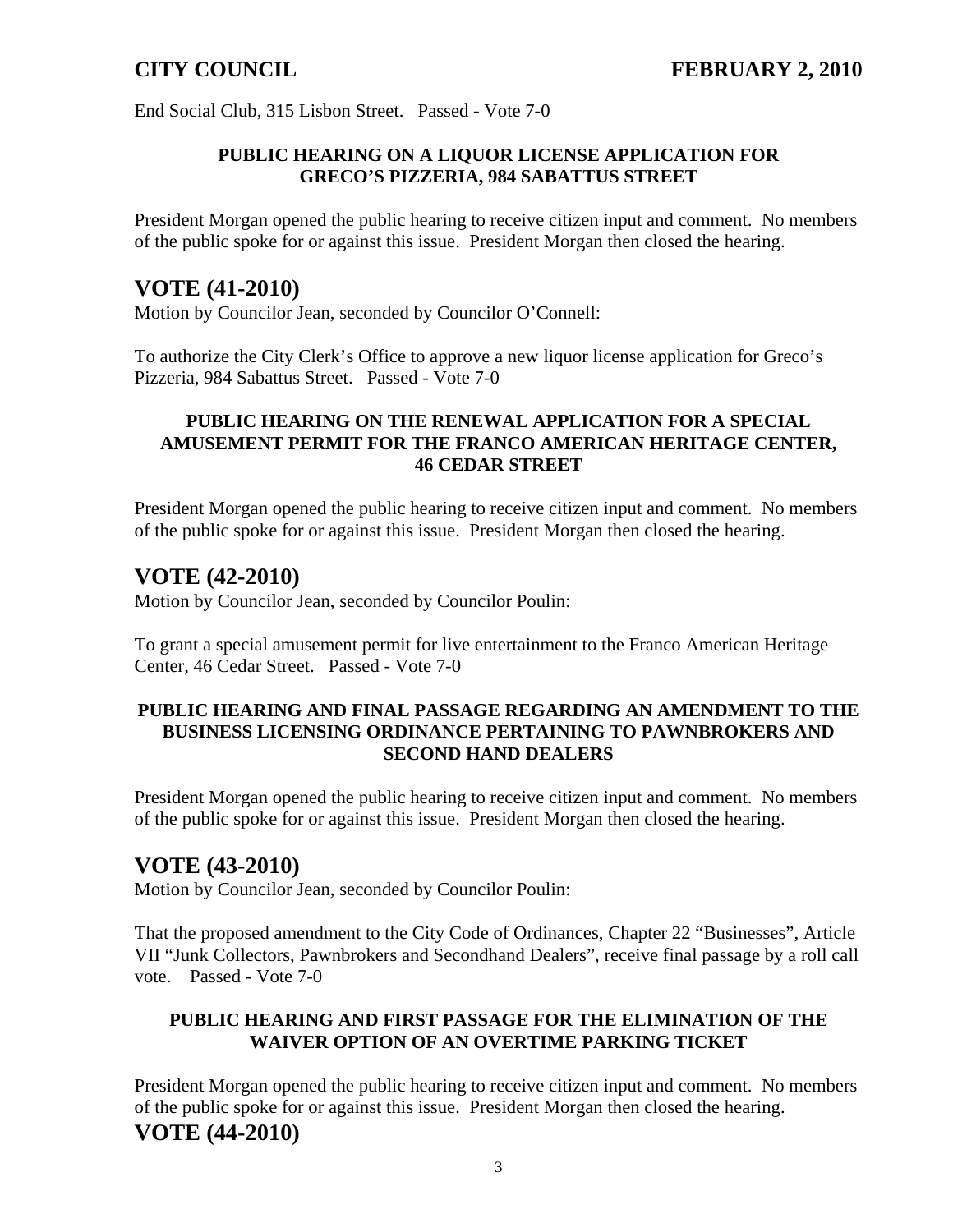Motion by Councilor Jean, seconded by Councilor O'Connell:

That the proposed amendment to the City Code of Ordinances, Chapter 70 "Traffic and Vehicles", Article IV "Stopping, Standing and Parking", regarding the elimination of the "forgiveness option" for overtime parking tickets, receive first passage by a roll call vote and that the public hearing on said ordinance be continued to the next regular City Council meeting for final passage. Passed - Vote 6-1 (Councilor Bernier opposed)

### **PUBLIC HEARING AND FINAL PASSAGE FOR THE LAND USE CODE AMENDMENTS REGARDING LODGING HOUSES AS PERMITTED USES IN THE NEIGHBORHOOD CONSERVATION "B" ZONING DISTRICT**

President Morgan recused himself from this item citing a conflict of interest. Councilor Bernier conducted this portion of the meeting. Councilor Bernier opened the public hearing to receive citizen input and comment. No members of the public spoke for or against this issue. Councilor Bernier then closed the hearing.

# **VOTE (45-2010)**

Motion by Councilor Jean, seconded by Councilor Cayer:

That the proposed amendment to Appendix A, Article XI "District Standards", Section 7 "Neighborhood Conservation 'B' district" of the City Zoning and Land Use Code, concerning lodging houses, receive final passage by a roll call vote. Passed - Vote 6-0

## **PUBLIC HEARING AND FINAL PASSAGE FOR LAND USE CODE AMENDMENTS CONCERNING OFF STREET PARKING FOR LODGING HOUSES**

President Morgan recused himself from this item citing a conflict of interest. Councilor Bernier conducted this portion of the meeting. Councilor Bernier opened the public hearing to receive citizen input and comment. No members of the public spoke for or against this issue. Councilor Bernier then closed the hearing.

# **VOTE (46-2010)**

Motion by Councilor Jean, seconded by Councilor Cayer:

That the proposed amendment to Appendix A, Article XII "Performance Standards", Section 17, "Off-Street Parking and Loading", of the City Zoning and Land Use Code, concerning lodging houses, receive final passage by a roll call vote. Passed - Vote 5-1 (Councilor Poulin opposed)

## **PUBLIC HEARING AND FIRST AND FINAL PASSAGE OF THE MORATORIUM ORDINANCE REGARDNIG MEDICAL MARIJUANA DISPENSARIES**

President Morgan opened the public hearing to receive citizen input and comment. No members of the public spoke for or against this issue. President Morgan then closed the hearing.

# **VOTE (47-2010)**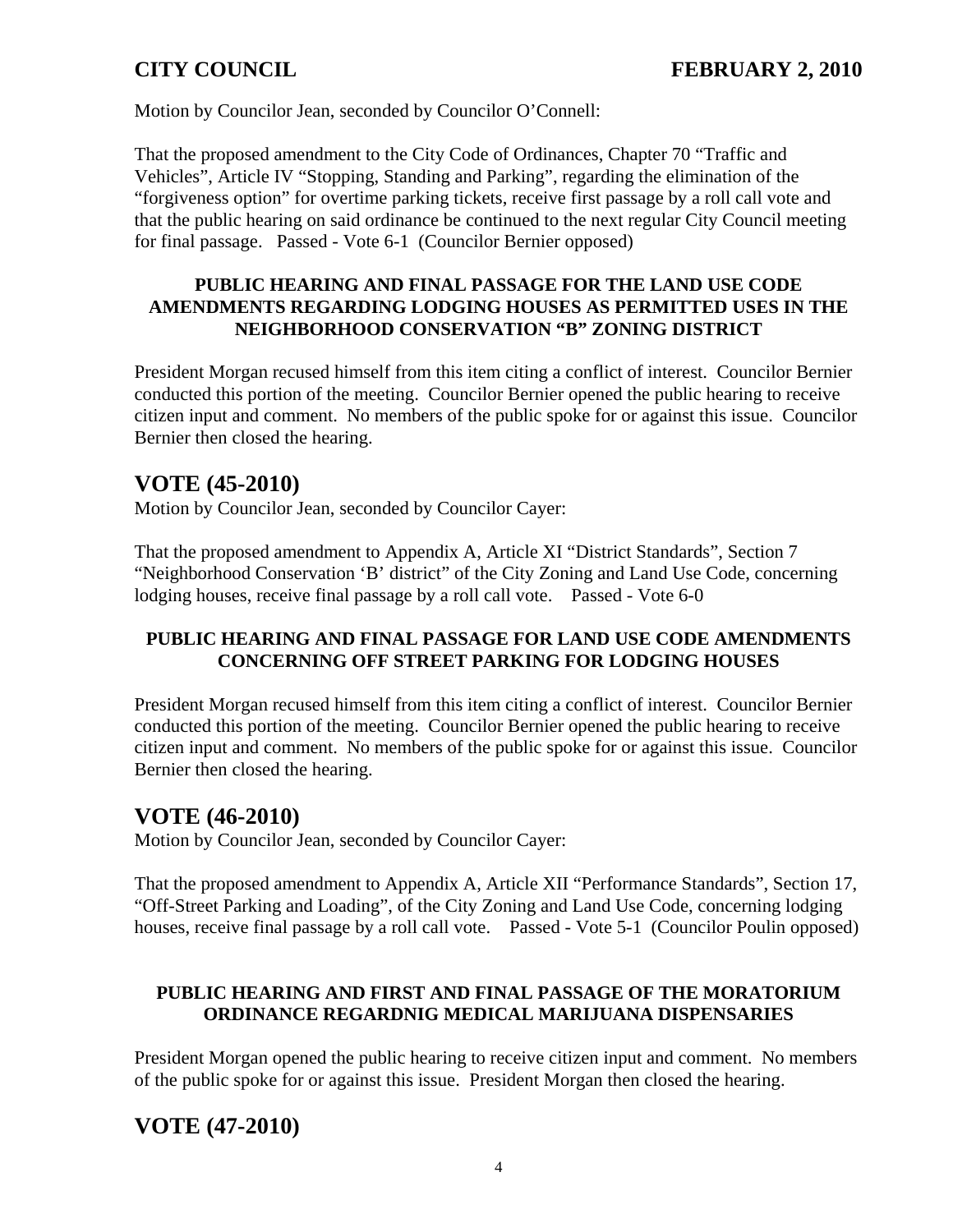Motion by Councilor Jean, seconded by Councilor Poulin:

That the proposed moratorium ordinance regarding medical marijuana dispensaries, to be effective March 4, 2010, receive first passage by a roll call vote. Passed - Vote 7-0

# **VOTE (48-2010)**

Motion by Councilor Butler, seconded by Councilor Jean:

To waive Section 7c of the Rules Governing the City Council and to allow for final reading at this time. Passed - Vote 7-0

# **VOTE (49-2010)**

Motion by Councilor Jean, seconded by Councilor Poulin:

That the proposed moratorium ordinance regarding medical marijuana dispensaries, to be effective March 4, 2010, receive final passage by a roll call vote. Passed - Vote 7-0

## **PUBLIC HEARING REGARDING ADOPTION OF BOND RESOLUTION FOR THE LINCOLN STREET PARKING GARAGE PROJECT**

President Morgan opened the public hearing to receive citizen input and comment. No members of the public spoke for or against this issue. President Morgan then closed the hearing.

# **VOTE (50-2010)**

Motion by Councilor Cayer, seconded by Councilor Bernier:

To conduct a public hearing on the Bond Resolution of the Municipal Officers of the City of Lewiston, Maine, regarding the authorization to issue bonds in the amount of \$5,585,000 for the Lincoln Street Parking Garage project, and to continue the public hearing to the February 16, 2010 City Council meeting. Passed - Vote 7-0

## **APPROVAL OF THE PAYMENT IN LIEU OF TAXES AGREEMENT BETWEEN THE CITY OF LEWISTON AND TEDFORD HOUSING**

# **VOTE (51-2010)**

Motion by Councilor Cayer, seconded by Councilor Bernier:

To authorize the City Administrator to execute the Payment In Lieu of Taxes Agreement between the City of Lewiston and Tedford Housing, in substantial form as presented, and that the City Administrator be and hereby is authorized to make, execute and deliver other such documents as he, in his discretion, may deem necessary or convenient to the accomplishment of such transaction. Passed - Vote 7-0

### **CHANGE OF PROCEDURE REGARDING THE ILLUMINATION OF THE FRANCO AMERICAN HERITAGE CENTER BUILDING**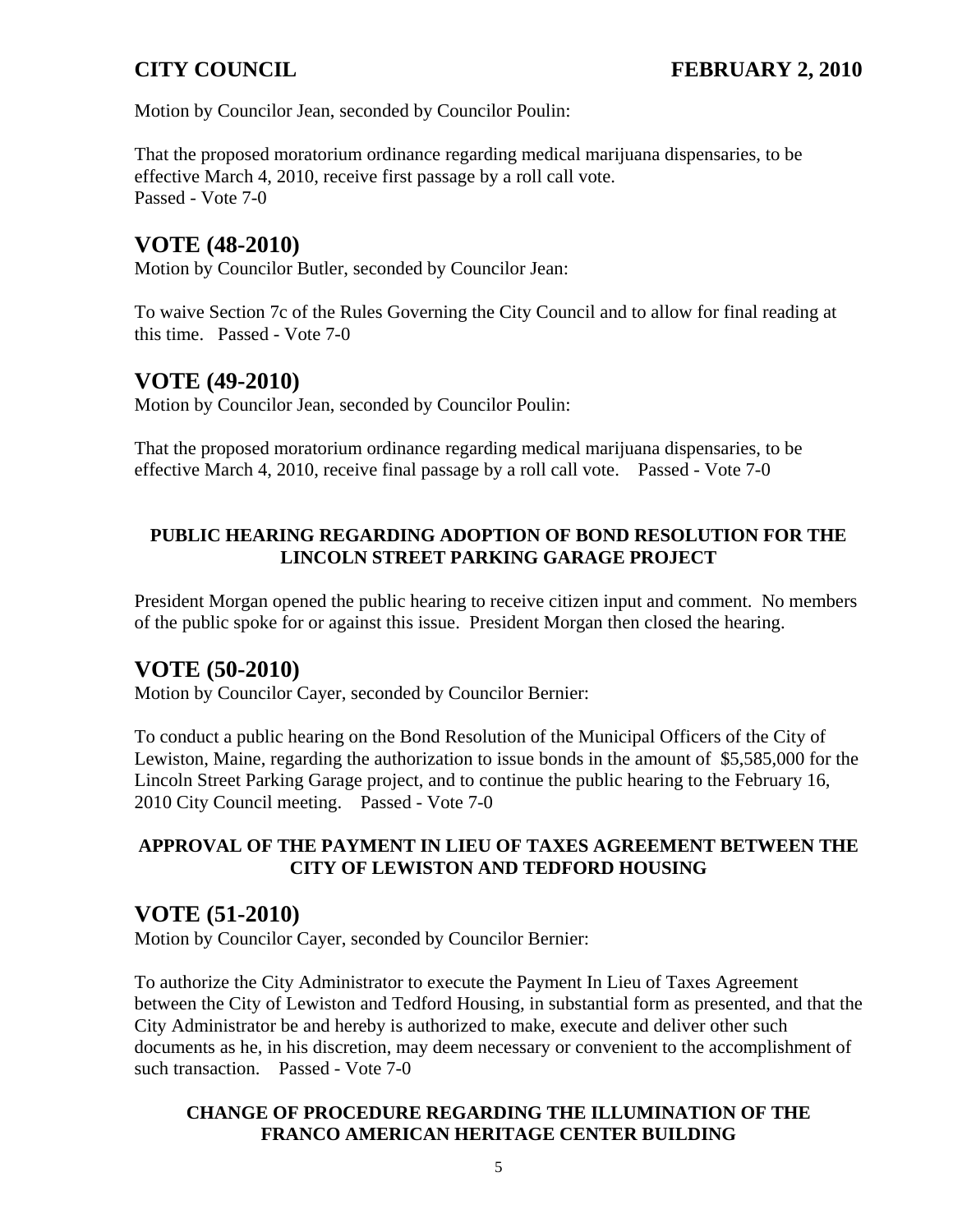Edmond Guay, facility manager for the Center, requested the city absorb the cost for the electricity for these lights to illuminate the steeple at the Center.

# **VOTE (52-2010)**

Motion by Councilor Butler, seconded by Councilor Jean:

To authorize the expenditure of \$1,102.73 for the electricity charge for twelve lights for one year to illuminate the Franco American Heritage Center building. Did Not Pass - Vote 2 – 5 (Councilors Butler and Jean in favor; others opposed)

### **PRESENTATION REGARDING THE CHAMBER OF COMMERCE'S NEW MARKETING CAMPAIGN**

Representatives from the Chamber of Commerce presented a power point presentation regarding their new marketing research in the region and their related findings, as well as information on their new marketing campaign which showcases the many attractions in the area, such as quality restaurants, entertainment and cultural venues.

### **REPORTS AND UPDATES**

No reports or updates were presented at this time.

### **OTHER BUSINESS**

Councilor Bernier inquired about the use of the funds received in the drug forfeiture process. The Chief will present material to the Council for this issue. Councilor Bernier also asked about transportation options for disabled residents. The Deputy City Administrator will provide information on this issue.

### **EXECUTIVE SESSIONS**

# **VOTE (53-2010)**

Motion by Councilor Jean, second by Councilor O'Connell:

To enter into executive session, pursuant to MRSA Title 1, section 405(6)(c), to discuss Real Estate negotiations, of which the premature disclosure of the information would prejudice the competitive bargaining position of the City. Passed - Vote 7-0Session began at 8:20pm and ended at 8:33pm

# **VOTE (54-2010)**

Motion by Councilor Butler, second by Councilor Poulin:

To enter into an executive session pursuant to MRSA Title 1, section 405 (6)(A) to discuss a personnel matter. Passed - Vote 7-0 Session began at 8:35pm and ended at 8:48pm.

# **VOTE (55-2010)**

Motion by Councilor O'Connell, second by Councilor Jean: